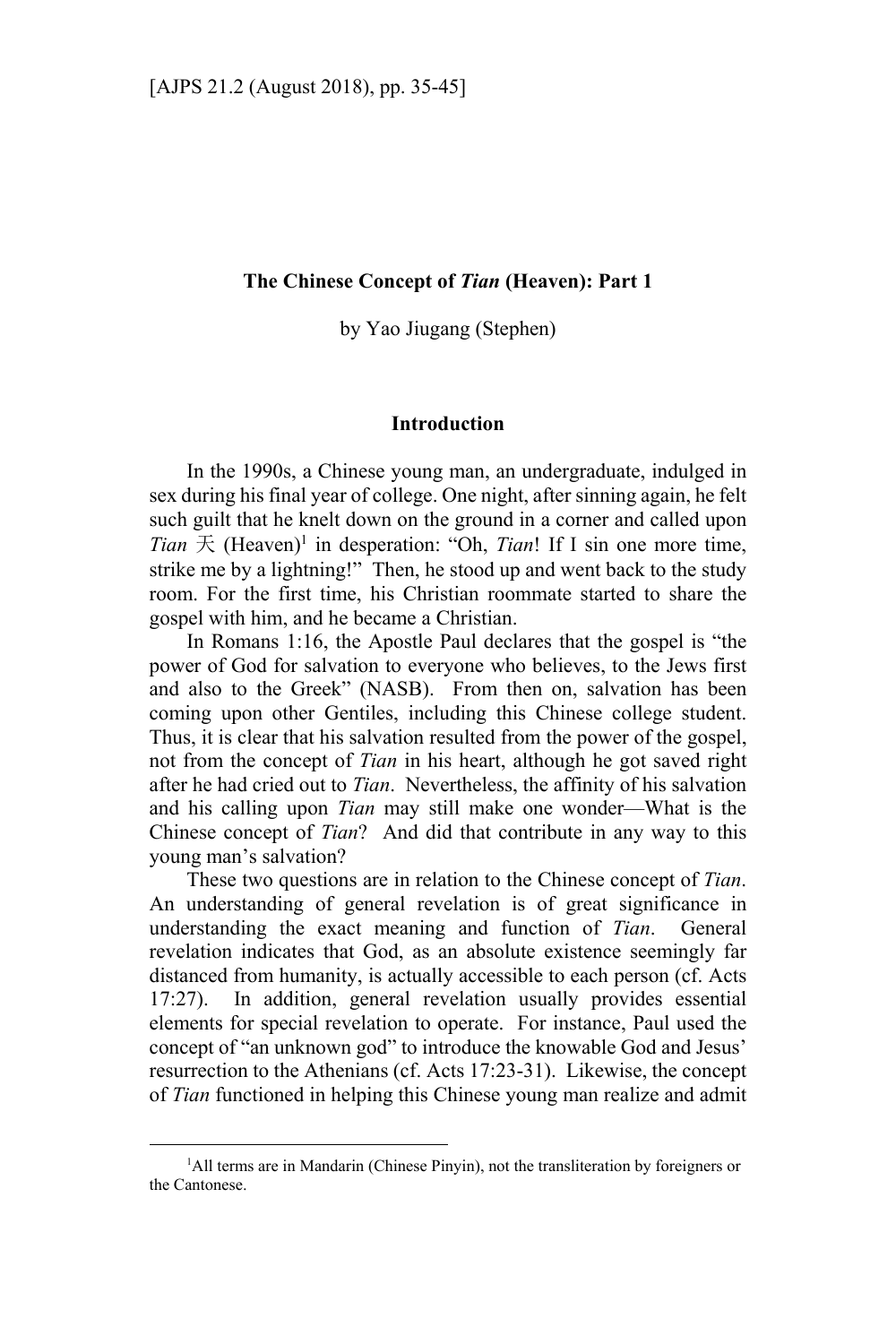his sinfulness.<sup>2</sup> It provided an opportunity for the gospel, especially the message about the cleansing of sins by Jesus' blood, to touch and grab his heart. Thus, this paper will first explore the relationship between *Tian* and God based on general revelation and then will present the different views of *Tian*.

There are mainly three views of the Chinese concept of *Tian*. First, some people take *Tian* simply as a god in Chinese religions who is superior, equal, or inferior to other gods. Those who hold this view usually pay no attention to God's general revelation. Second, some identify *Tian* as the indifferent Creator who has no interest in caring about His creation, including humanity. Those who hold this view recognize God's general revelation but see no accessibility to Him through His general revelation. The "indifferent God" concept is popular among animists. Although China is under a communist government, animism is still prevalent. Hence, while interacting with the second view of *Tian*, this paper will focus on Gailyn Van Rheenen's description of how animists view God.3 Third, many claim *Tian* as the Judeo-Christian God who is eager to reconcile the whole world to Himself. Those who hold this view emphasize God's approachability and accessibility through general revelation.

All three of these views of *Tian* have their advocates. This paper aims to examine the evidences for each one, then to argue that *Tian* is the *Yahweh* revealed by the Bible, who desires to have intimate relationship with all Chinese throughout Chinese history. Before presenting these three views, the issue of *Tian*'s relationship with God through the lens of God's general revelation, especially in human history, must be addressed first.

### **The Relationship Between** *Tian* **and God**

Human history is like a code that contains God's mysteries for people to uncover. Although human beings are finite, it is not impossible for them to discover certain mysteries of an infinite God, because He enjoys helping them to find out things about Him—e.g., His eternal existence, His divine attributes, His elaborate plans. What God desires is that people will not come to just know things about Him but will eventually have an intimate relationship with Him.

 <sup>2</sup> <sup>2</sup>It is difficult for Chinese people to realize and admit their sinfulness, for the Chinese culture seldom differentiates between the concepts of sin and crime. Thus, when called a sinner, Chinese people are often offended because they do not see the difference between sinner and criminal. One needs to pay much attention to this when sharing the gospel with a Chinese person.

Gailyn Van Rheenen, *Communicating Christ in Animistic Contexts* (Pasadena, CA: William Carey Library, 1991), 243.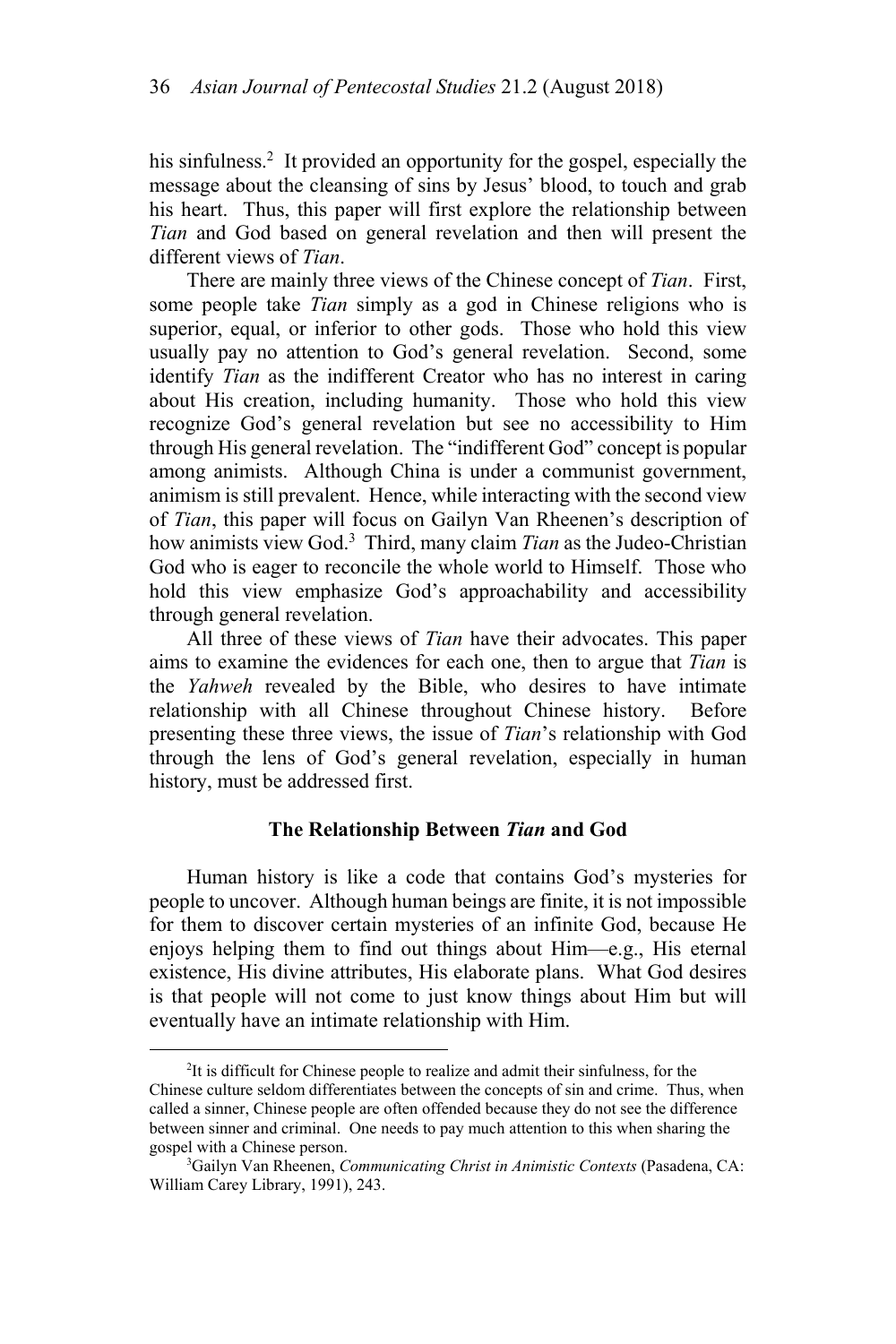People should not have difficulty in approaching God, for He is active in guiding them to find Him. In Acts 17:26-27, the Apostle Paul testifies how God takes the initiative to make Himself known to all humanity. There Paul tells us that God is not only approachable but accessible, which also applies to *Tian* (to be discussed in the following section).

### The Accessibility of God

While waiting for Silas and Timothy in Athens, Paul started preaching to the Athenians about the Creator God (cf. Acts 17:22-31). As to God's existence, Paul declared that God exists beyond the created universe as the Lord of heaven and earth who does not dwell in any place designed or constructed by humans (cf. v. 24). As to God's plans, Paul announced the final judgment through Christ (cf. v. 31). He also talked about several of God's attributes, such as His providence (v. 25), His mercy (v. 30), and His accessibility (vv. 26-27).

In Acts 17:26-27, Paul told the Athenians how God is accessible, saying, "And He made from one *man* every nation of mankind to live on all the face of the earth, having determined *their* appointed times and the boundaries of their habitation, that they would seek God, if perhaps they might grope for Him and find Him, though He is not far from each one of us" (NASB). Thus, one may conclude from this that people from each nation, at appointed times in their history, could seek and find God, for He never conceals Himself.

But how is it that God is not far from people? How does He reveal Himself to people? By what means could they seek and find Him? Unfortunately, Paul did not tell the Athenians how God is approachable and accessible. He did not provide any further explanation but simply directed his preaching to the main theme—the resurrection of Christ. It seems that the Athenians had no problem understanding Paul's points until it came to the concept of resurrection. Then, one may wonder, how did they understand the concepts about the Creator God that Paul introduced?

Don Richardson asks the same question in another way: "But where could Paul—born a Jew, reborn a Christian—find an eye-opener for the truth about the supreme God in idol-infested Athens?"4 Richardson realized that the eye-opener Paul found and used was Epimenides—a famous Cretan prophet, whom Christians should be familiar with, for Paul had quoted his saying in Titus  $1:12.^5$  Epimenides was also the one

 $\frac{1}{4}$ Don Richardson, *Eternity in Their Hearts*, rev. ed. (Ventura, CA: Regal Books, 1984), 20. 5

<sup>&</sup>lt;sup>5</sup>Ibid., 21-23.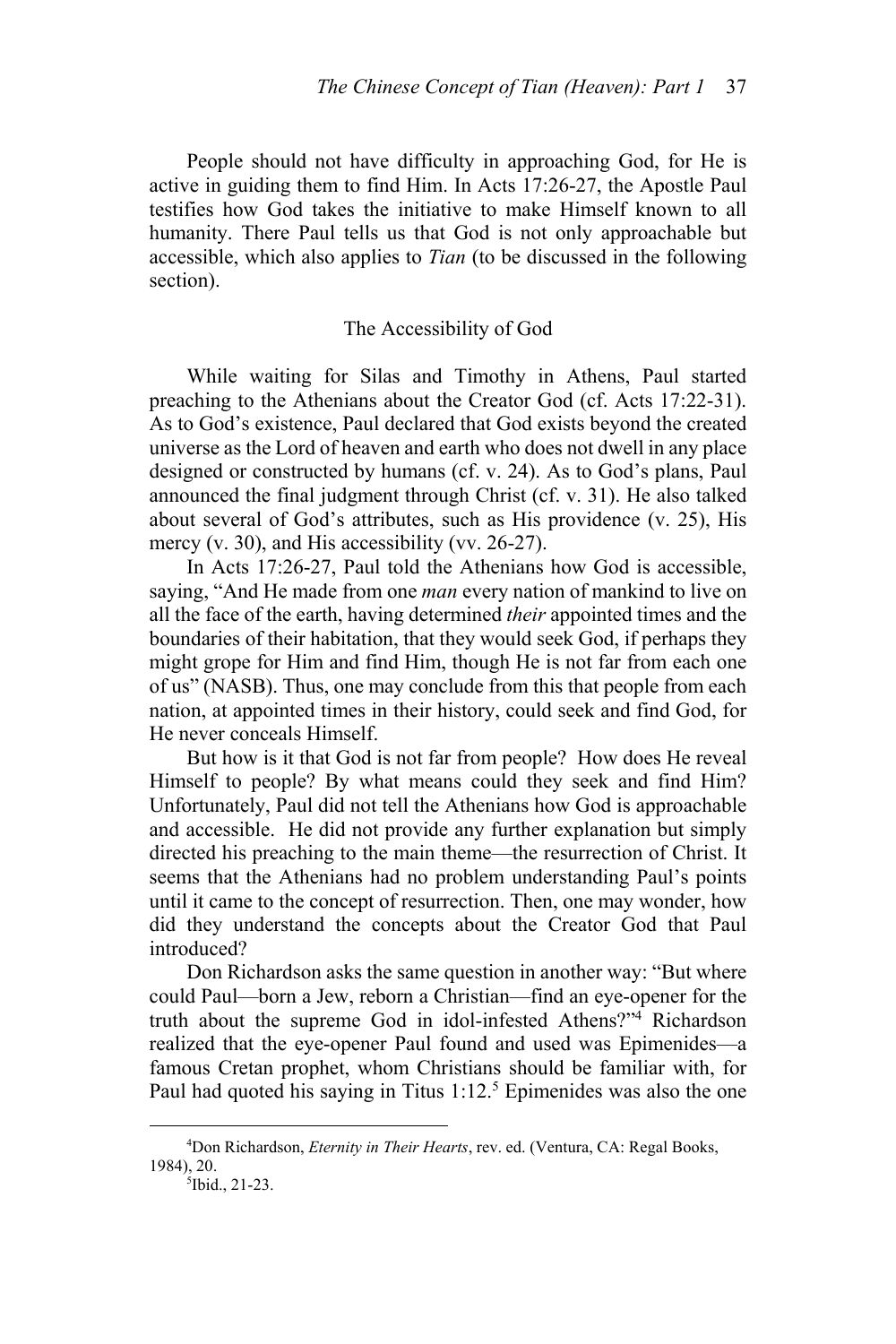who left behind altars with the inscription "To an Unknown God" for the Athenians who had suffered a serious plague caused by this unknown god.6 Fortunately, one of those altars just happened to be preserved until Paul visited Athens.<sup>7</sup> Thus, he was able to begin his sermon from the concept of the unknown god.

Richardson also identifies Epimenides' unknown God as a deity, but not a deity who has no name and is pleased when people admit their ignorance.8 Indeed, to know the true God, people have to forsake their own wisdom (cf. 1 Cor. 1:18-25). The Stoic and Epicurean philosophers with whom Paul debated certainly were familiar with Plato, Aristotle, and Epimenides and their works. Evidences also show that both Plato and Aristotle had acknowledged Epimenides.<sup>9</sup> Therefore, the Athenians to whom Paul spoke were probably also aware of the story about Epimenides and his concept of the Unknown God, not of an unknown god.

However, although agreeing with the existence of such an altar with the inscription "To an Unknown God," I. Howard Marshall does not seem to believe there's a real connection between "an unknown god" and the true God.10 He comments, "Paul hardly meant that his audience were unconscious worshippers of the true God. Rather, he is drawing their attention to the true God who was ultimately responsible for the phenomena which they attributed to an unknown god."11

There are at least three flaws in Marshall's comment. First, he supposes that the Athenians had to be worshipers of the true God if they believed in the existence of an unknown God. Many people believe there is a God but never worship Him. Second, Marshall does not explain what the Athenians attributed to an unknown god and why. On the contrary, after reading Richardson's logical argument, one understands the Athenian's what and why attributions. Epimenides is the key that relates the Athenians, Paul, and Plato/Aristotle to the unknown God. Third, Marshall introduces a mission strategy Paul used to reach the Athenians, that being the concept that God is ultimately responsible for all phenomena in the world. However, the ancient Greeks never thought that the Ultimate Spiritual Being was responsible for things in the material world. Had Paul spoken of God's responsibility for creation, they would have scoffed at him, which is why some mocked him when he spoke of

 $\overline{\phantom{0}}$ <sup>6</sup>Ibid., 9-15.

<sup>7</sup> Ibid., 15-16.

<sup>8</sup> Ibid., 14.

 $9$ Ibid., 21.

<sup>10</sup>I. Howard Marshall, *The Acts of the Apostles: An Introduction and Commentary*  The Tyndale New International Commentaries (Grand Rapids, MI: William B. Eerdmans Publishing Co., 1980), 286.<br> $\frac{11}{11}$ bid.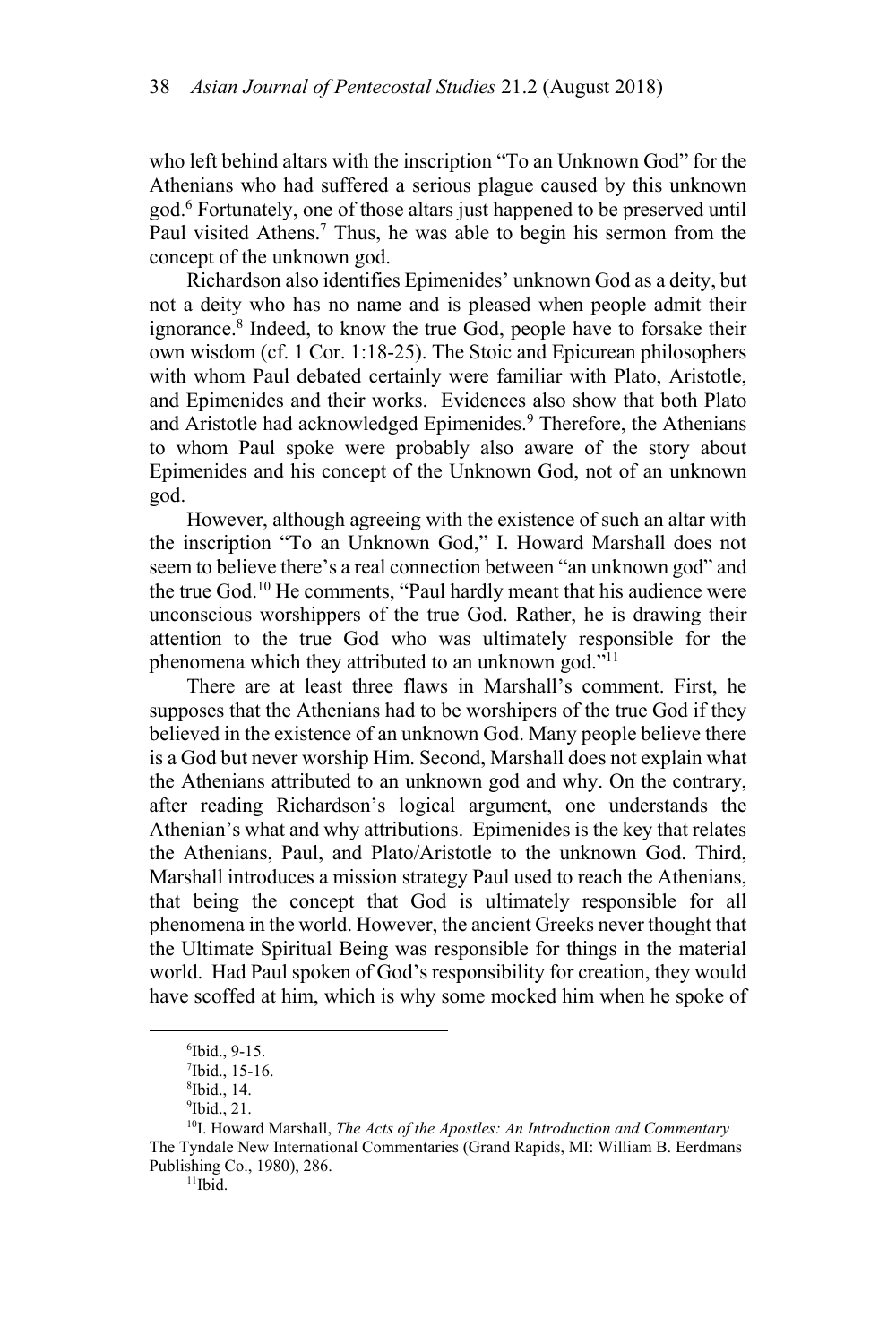the resurrection (cf. Acts 17:32). For Paul, to bring out the truth of resurrection was a must, but to raise the issue of God's ultimate responsibility for creation was unnecessary.

Therefore, a real connection between an unknown god and the true God is of tremendous importance if one agrees with Richardson's theory that Epimenides was the eye-opener for the truth about a Creator God revealed to the Athenians. That being so, Richardson is able to declare with confidence, "By Paul's reasoning, *Yahweh*, the Judeo-Christian God, was anticipated by Epimenides' altar. He was therefore a God who had already intervened in the history of Athens."12 God's intervention in human history is what Richardson calls "the Melchizedek factor"— God's general revelation.<sup>13</sup>

# God's General Revelation

Millard J. Erickson defines general revelation as "God's communication of himself to all persons at all times and in all places."14 And He is always eager to do so. For instance, Richardson verifies that Paul has adopted *Theos*, which Xenophanes, Plato, and Aristotle used to denote as the Supreme God in their writings, and as the Judeo-Christian God in his own writings.<sup>15</sup> Perhaps all Cretans during Epimenides' time knew the existence of this unknown God. Richardson has insightfully illustrated how the Athenians were familiar with the concept of the unknown God inscribed on the altar through God's general revelation; and as did Epimenides, Xenophanes, Plato, and Aristotle.

Erickson points out three traditional loci of general revelation through which people may seek and find God: nature, history, and human constitution.16 Chan Kei Thong also presents three ways of general revelation but a bit differently—nature, God's providence and intervention in human history, and conscience.<sup>17</sup> Nevertheless, what we are sure of is that we are not sure in which way(s) Epimenides, Plato, and Aristotle came up with the concept of the Supreme God or even encountered Him.18

We are also sure that not many would develop a sincere relationship

<sup>&</sup>lt;sup>12</sup>Richardson, *Eternity in Their Hearts*, 22.<sup>13</sup>Ibid., 36.

<sup>14</sup>Millard J. Erickson, *Christian Theology*, 2nd ed. (Grand Rapids, MI: Baker Academic, 1998), 178.<br><sup>15</sup>Richardson, *Eternity in Their Hearts*, 19-20.<br><sup>16</sup>Erickson, *Christian Theology*, 179.<br><sup>17</sup>Kei Thong Chan, *Faith of Our Fathers: Discovering God in Ancient China* 

<sup>(</sup>Singapore, China: Campus Crusade Asia Limited, 2007), 35-37.<br><sup>18</sup>Further research on writings about them or written by them may help achieve a

deeper understanding of this topic, but that is beyond the scope of this paper.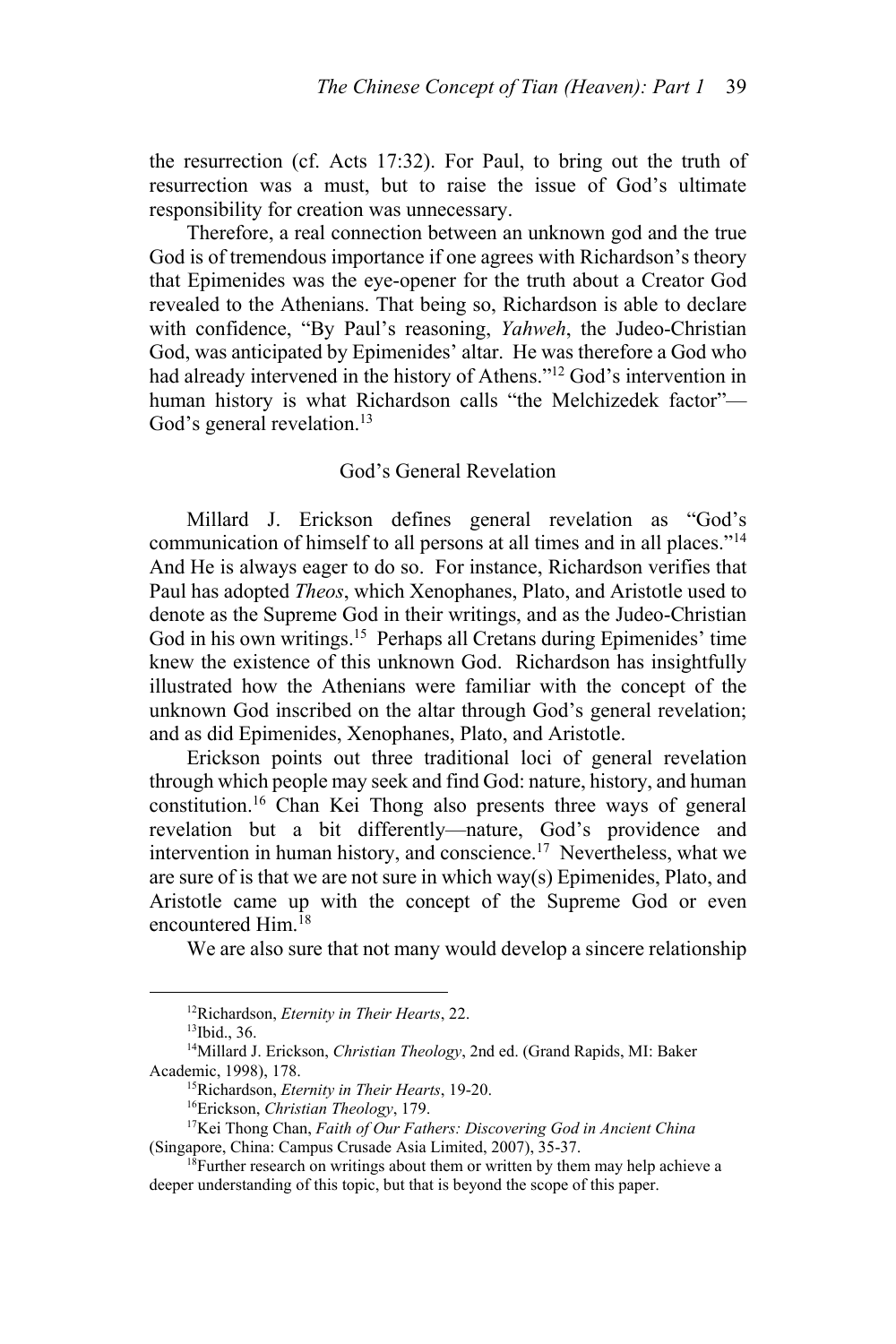with God through general revelation. Chan affirms that nature is "the most vivid demonstration of God's general revelation to mankind."19 Erickson also comments, "There is a knowledge of God available through the created physical order."20 Hence, in Psalm 19:1, King David praises the Lord saying, "The heavens declare the glory of God; the skies proclaim the work of his hands (NIV)." And Paul declares in Romans 1:20, "For since the creation of the world His invisible attributes, His eternal power and divine nature, have been clearly seen, being understood through what has been made, so that they are without excuse (NASB)." Nevertheless, despite no excuse, few people truly seek and find God through nature. Even many literary writers praise nature rather than God in their writings.

Human history and constitution function more effectively than does nature, perhaps because God's judgment is more involved in these two loci. Both are interwoven in reality, for elements of human nature influence, or even decide, the progress of the history of human society.

As to the locus of the constitution of humanity, Erickson precisely claims that God is best perceived in the moral and spiritual qualities of humankind rather than in the physical structure and mental capacities of humans.<sup>21</sup> On the one hand, Chan notices degrees of moral awareness that people possess and identifies this phenomenon as conscience.<sup>22</sup> Erickson summarizes that this conscience is for Immanuel Kant the moral imperative, and for C. S. Lewis the moral impulse.<sup>23</sup>

On the other hand, the spiritual or religious nature of human beings is the key to their moral awareness because it answers why, and to whom, people should be morally responsible. Thus, a universal phenomenon in all cultures is no longer an enigma. Erickson describes this phenomenon as follows: "In all cultures, at all times and places, humans have believed in the existence of a higher reality than themselves, and even of something higher than the human race collectively."<sup>24</sup> This is true, for Ecclesiastes 3:11 tells us that God has set eternity in the hearts of all human beings. After having studied evidences of belief in the One True God in hundreds of cultures, Richardson proves this phenomenon and declares that God even prepares the Gentiles to receive the gospel.<sup>25</sup>

As to the locus of history, Erickson points out that the destinies of nations, and the preservation of Israel, clearly demonstrate how God

<sup>&</sup>lt;sup>19</sup>Chan, *Faith of Our Fathers*, 35.<br><sup>20</sup>Erickson, *Christian Theology*, 179.<br><sup>21</sup>Ibid., 180.<br><sup>22</sup>Chan, *Faith of Our Fathers*, 37.

<sup>&</sup>lt;sup>23</sup>Erickson, *Christian Theology*, 180.<br><sup>24</sup>Ibid., 180.

<sup>25</sup>Richardson, *Eternity in Their Hearts*, 33.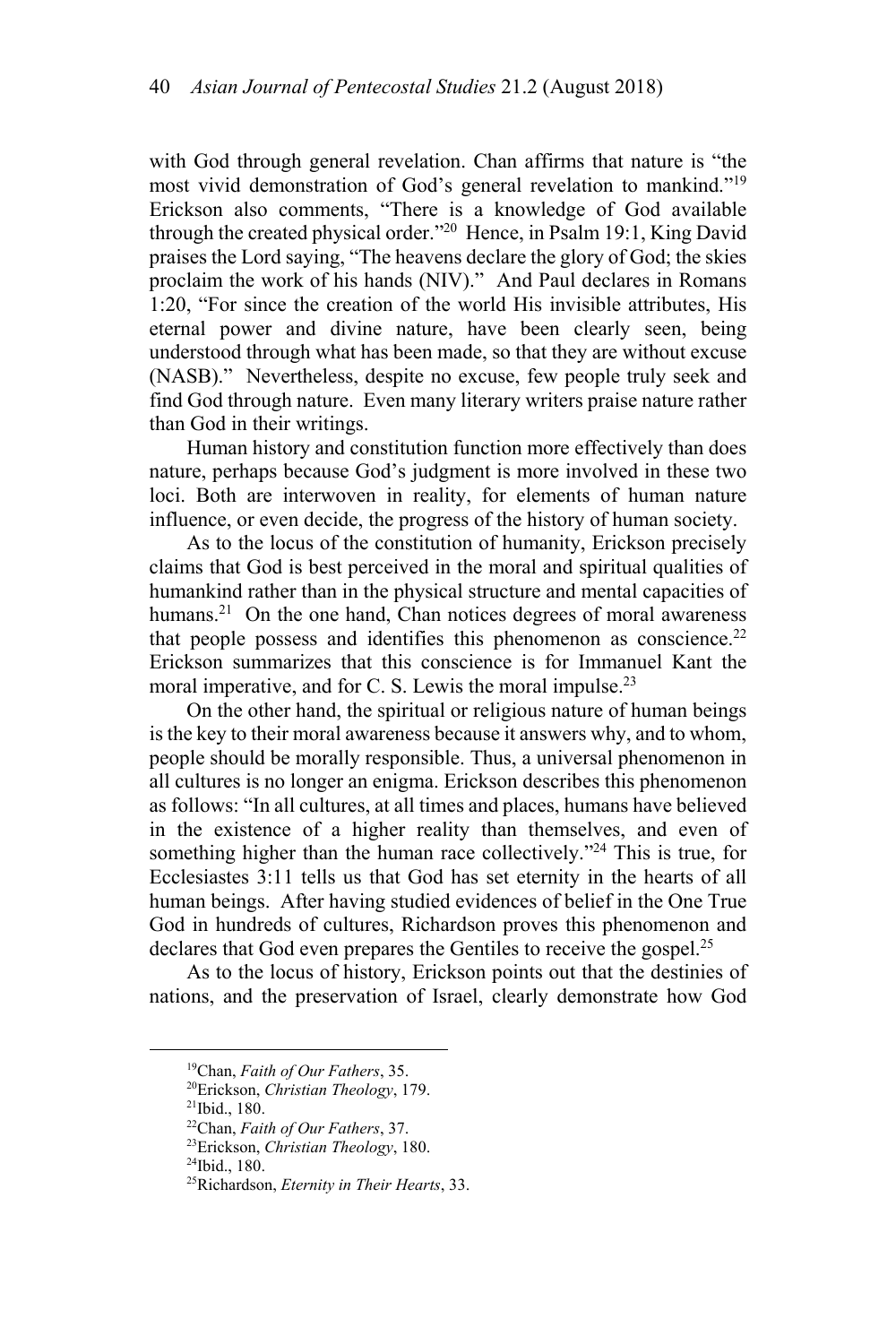moves the course of human history.<sup>26</sup> Chan also assures divine intervention in the rise and fall of the kingdoms or dynasties in China's history.<sup>27</sup> Just as the unknown God intervened in the history of Athens, the Chinese also believe that a deity intervened in the history of China. But who is this deity? Does He still intervene in modern China? And if so, how did/does He intervene?

# *Tian* and God

The answers to the above questions mostly lie in the Chinese concept of *Tian*. God as *Tian* appears to the *Han* 汉Chinese<sup>28</sup> and intervenes in the history of China through the concept of *Tianming* 天命 (the Mandate of Heaven, which will be discussed in the next section).

### **The Meaning of** *Tian*

Although the Chinese term *Tian* denotes both Heaven and the sky, almost every Chinese understands *Tian* as Heaven—the Great One God in a religious sense. As Chan states, "As for the name  $\pm$  (Tian), or Heaven, few would dispute that it can be used to refer to God."<sup>29</sup> He goes on to explain, "Such a meaning is reflected in the original pictograph of the character Tian, which is comprised of 'one',  $\rightarrow$ , who is over or above 'great'  $\dagger$ . In other words, Tian is the One above the greatest of all."<sup>30</sup>

The concept of Heaven as the Great One is not unique to the Chinese but prevails in many cultures in both the Eastern and Western worlds. For instance, in the East, God's chosen people—the Israelites occasionally call God "Heaven"; as Erickson verifies, "'Heaven' is a virtual synonym for God."31 Craig S. Keener also states, "Jewish people often used 'heaven' as a respectful way of saying 'God.'"32 Examples are common in the Bible. In the Old Testament, Daniel 4:26 says that the kingdom would be restored to Nebuchadnezzar, king of Babylon, only when he recognized that Heaven rules. During the New Testament period, Jesus spoke a parable in which the prodigal son confesses sinning

<sup>&</sup>lt;sup>26</sup>Ibid., 179.<br><sup>27</sup>Chan, *Faith of Our Fathers*, 36.

<sup>&</sup>lt;sup>28</sup>Han Chinese is the majority group in China, with over ninety percent of the population. In this paper, whenever the term "Chinese" is used, it refers to the *Han* Chinese only.<br><sup>29</sup>Chan, *Faith of Our Fathers*, 84.<br><sup>30</sup>Ibid.<sup>31</sup>Erickson, *Christian Theology*, 1234.

<sup>&</sup>lt;sup>32</sup>Craig S. Keener, *The IVP Bible Background Commentary: New Testament* (Downers Grove, IL: IVP Academic, 1993), 233.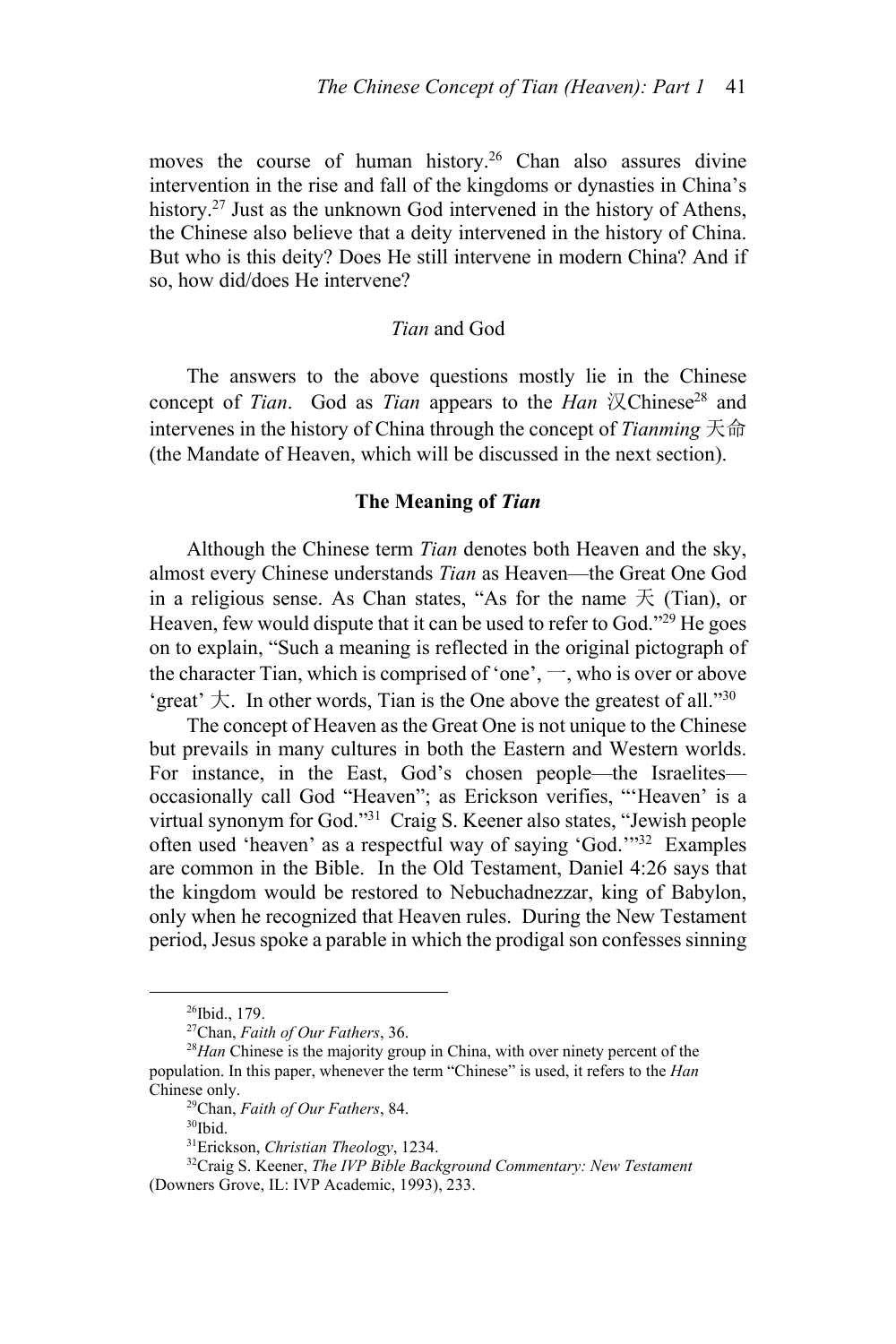against Heaven (cf. Lk. 15:18, 21). In the West, it is common for English-speaking people to express helplessness by exclaiming, "Oh, Heaven help me!" Joseph A. Adler confirms that in English the word "Heaven" "can be used in a personal sense to refer metonymically to God."33

In China, the concept of *Tian* as the Heaven (the Great One) has been rooted in almost everyone's heart from ancient to modern times. For example, the famous Confucian Mengzi  $\vec{\mathbb{H}}$  (Mencius) said more than 2,000 years ago, "For a man to give full realization to his heart is for him to understand his own nature, and a man who knows his own nature will know Heaven. The retention of his heart and the nurturing of his nature are the means by which he serves Heaven."<sup>34</sup> And in its introduction, this paper mentions the Chinese young man who in the 1990s, also cried out in desperation for *Tian*'s help.

### **The Origin of** *Tian* **in Relation to** *Di*

Except for a small group of people who regard *Tian* as a more powerful god presiding over other gods in Chinese religions (to be discussed later), that *Tian* denotes Heaven or the Great One is quite clear, as was described above. Nevertheless, the origin of the concept of *Tian* is still highly debated.

On the one hand, some Christian scholars, such as Chan, tend to support an early origin of *Tian*. He writes, "According to *The Great Chinese Electronic Encyclopedia*, the use of Tian to refer to the sovereign Ruler of the Universe goes as far back as the Xia Dynasty 夏 朝 (c. 2207-c. 1766 B.C.), China's very first dynasty!"35 In fact, the concept of *Tian* might have emerged much earlier than the Xia 夏 Dynasty, possibly having derived from the beginning of the Chinese language or shortly after the Babel event (cf. Gen. 11:1-9).

On the other hand, most secular scholars suggest a later origin of *Tian*. Western scholar Daniel L. Overmyer, while providing definitions for *Tian* and *Di*帝, 36 comments, "Tian, 'Heaven,' was the supreme god

 <sup>33</sup>Joseph A. Adler, *Chinese Religions* (London, UK: Laurence King Publishing Ltd,

<sup>2012), 27.&</sup>lt;br><sup>34</sup>Mencius, *Mencius*. trans. by. D. C. Lau (London, UK: Penguin Books, 2003), 145.<br><sup>35</sup>Chan, *Faith of Our Fathers*, 84.<br><sup>36</sup>Both the Chinese words *Tian* (or *Shangtian* 上天, Heaven) and *Di* 帝 (or *Shangdi* 

上帝, king/emperor/lord) can mean Heaven, the Lord on High, the Supreme Being, etc. All of these words denote the Great One, who exists above all and rules over all, including human beings. The word *shang*  $\pm$  carries the connotation of "above all," so that it is often added as a prefix to *Tian* and *Di*. However, without the prefix of *shang*,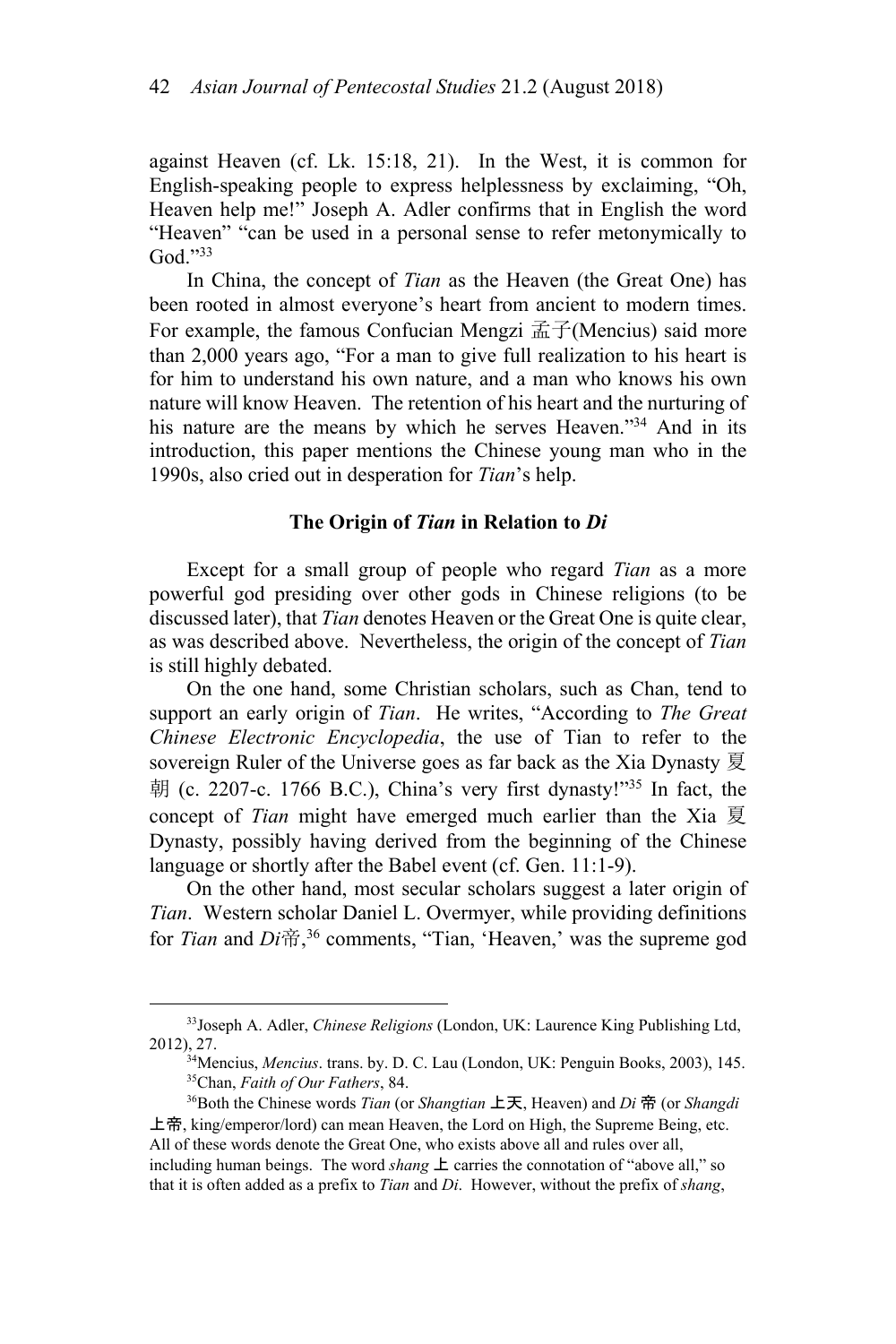of the early Zhou people, superior to ancestors and other gods. Heaven's approval was necessary for rulers, who could lose it and their position if they were cruel or unjust."<sup>37</sup> The Zhou  $\ddot{H}$  (1121-249 B.C.) was the third dynasty in Chinese history, following the Shang 商 (1765-1122 B.C.) the second dynasty. The first king (Tang 汤) of the Shang Dynasty took over the Xia Dynasty when its last king (Jie  $#$ ) became immoral; in the same way, the first king (Ji Fa  $\frac{1}{2}$ ) of the Zhou Dynasty took over the Shang Dynasty, when its last king (Zhou 纣) became wicked.

More radically, Mu-chou Poo presents how *Tian* of the Zhou people replaced *Di* of the Shang Dynasty:

In order to legitimize religiously as well as politically the displacement of the Shang, the Chou (Zhou) ruling class transformed the Shang idea of Shang-ti (*Shangdi*) 上帝, or Ti (*Di*) 帝, who, although considered as the Supreme Lord, was actually more of a figurehead than one who commanded great reverence, into a supreme deity, known as *t'ien* (*Tian*) 天, "Heaven." The deity exercised arbitration over the fate of the people, not whimsically but according to a moral standard. The Chou replaced the Shang precisely because the Shang had violated the moral standard of T'ien, so that the Mandate of Heaven (*t'ien-ming*  $\overline{\mathcal{F}}$   $\hat{m}$ ) was transferred to the Chou.<sup>38</sup>

Hence, Poo declares that there was a gradual "change in the conception of heaven from amoral natural entity to a moral deity."<sup>39</sup>

Poo obviously believes in the secular social development theory, which holds that human society is a gradual development (from primitive to feudal to capitalist to socialist to communist). Several reasons prove Poo's theory to be incorrect. First, although the Zhou Dynasty overtook the Shang Dynasty, the concept of *Tian* did not have to emerge later than that of *Di*. Second, in the Shang Dynasty, *Di* was neither a figurehead nor an amoral natural deity. Xinzhong Yao and Yanxia Zhao identify *Di* as "the ultimate power over all natural and human affairs, from which issued commandments for human behaviour concerning right and

 $\overline{a}$ 

*Tian* or *Di* is never weakened to denote the concept of the Great One, which has been firmly rooted in almost every Chinese heart. 37Daniel L. Overmyer, *Religions of China: The World as a Living System* (Prospect

Heights, IL: Waveland Press, 1998), 123.<br><sup>38</sup>Mu-chou Poo, *In Search of Personal Welfare: A View of Ancient Chinese Religion* 

<sup>(</sup>Albany, NY: State University of New York Press, 1998), 29-30. <sup>39</sup>Ibid., 30.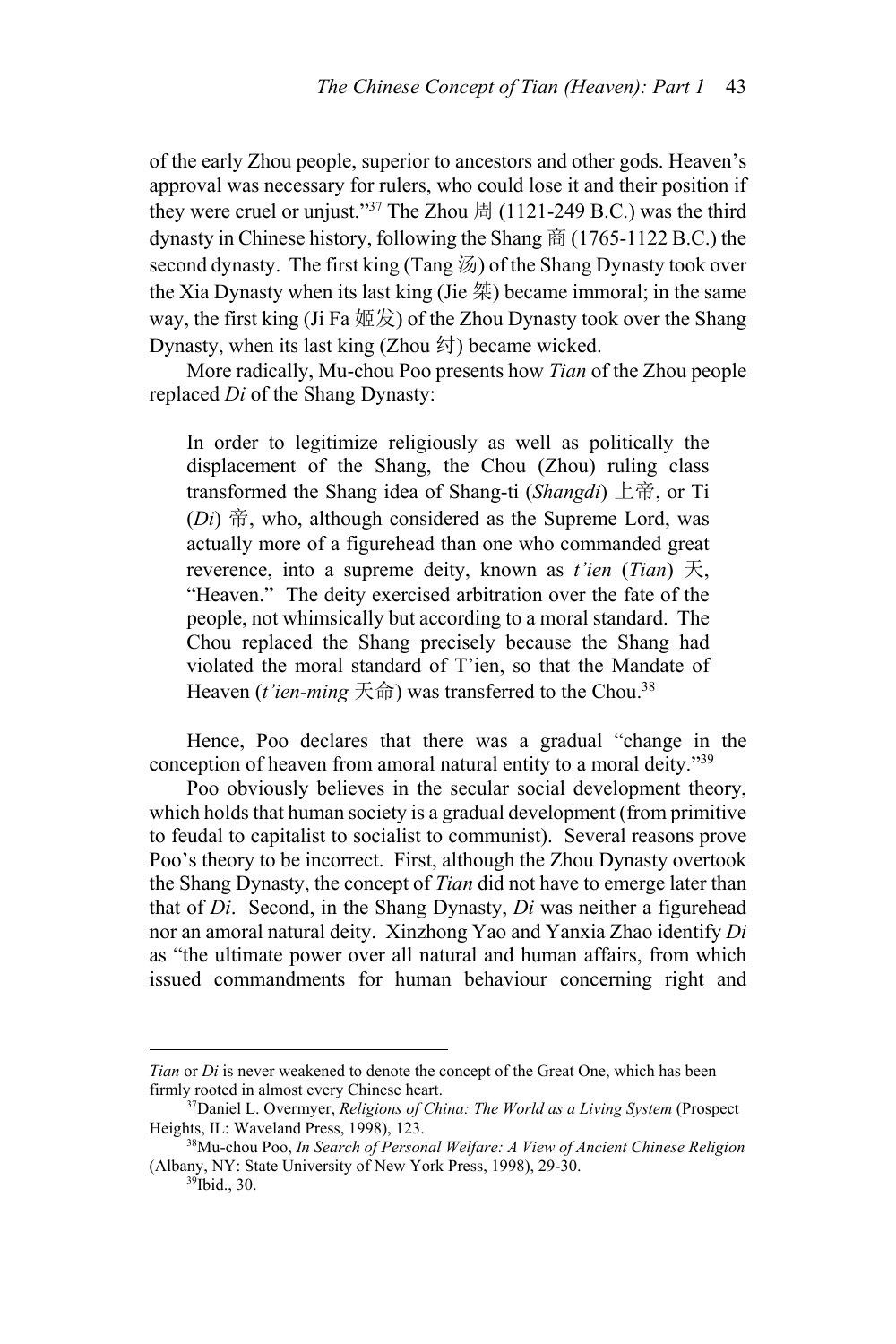wrong."<sup>40</sup> The concept of an ultimate power, or the Great One, has been prevailing in people's hearts throughout the history of China. Third, the Zhou rulers did not need to create a new concept, *Tianming*, to legitimize their governing over the Shang people. They simply told the Shang people that they had violated *Diming* 帝命 (the Mandate of *Di*). Moreover, the Zhou never abandoned the concept of *Di*. In the earliest Chinese classics, *Di* was still popularly addressed. As Hellmut Wilhelm verifies, "During classical times the two concepts were frequently used interchangeably, the one serving just as well as the other." $41$ 

Therefore, this paper supports the view of an early origin of *Tian*, especially because *Tian*, as Heaven or the Great One, contains the concept of eternity. Eternity has been set in the hearts of all human beings from the beginning of creation. Desiring eternity never vanishes along with the fall of humanity. The dream of *Tian ren he yi* 天人合一 (to be one with *Tian*) expresses this desire of many Chinese.

#### **Seeking** *Tian* **and God**

To be one with God is the goal for Christians. That goal can be fulfilled, for Jesus encourages us "Seek and you will find" (Matt. 7:7). Mencius also encourages, "Seek and you will get it; let go and you will lose it. If this is the case, then seeking is of help to getting, and what is sought is within yourself."<sup>42</sup> When the Pharisees asked when the kingdom of God was coming, Jesus replied, "The kingdom of God is within you" (cf. Lk. 17:20-22).

The concept of *Tian* is within many Chinese. If they seek *Tian*, they will find him. As Epimenides' unknown God and Aristotle's *Theos* are the God revealed by the Bible, Mencius' *Tian* is also the Eternal God. Hence, if a Chinese sincerely seeks *Tian*, then he or she will find God! *Tian* for the Chinese is such a precious concept given as a gift by God. Nevertheless, not all believe that *Tian* is God.

In the Introduction, we have mentioned three major ways the Chinese view *Tian.* Those who take the first view see *Tian* simply as one god in relation to other gods. Others regard *Tian* as an indifferent Creator who is disinterested in humanity. Finally, there are those who regard *Tian* as the Judeo-Christian God who is very much interested in reconciliation with mankind. This paper takes the view that *Tian* is the God of the Bible.

 <sup>40</sup>Xinzhong Yao and Yanxia Zhao, *Chinese Religion: A Contextual Approach* (New York, NY: Continuum International Publishing Group, 2010), 54.<br><sup>41</sup>Hellmut Wilhelm, *Heaven, Earth, and Man in the Book of Changes* (Seattle, WA:

University of Washington Press, 1997), 40. 42Mencius, *Mencius*, 145.